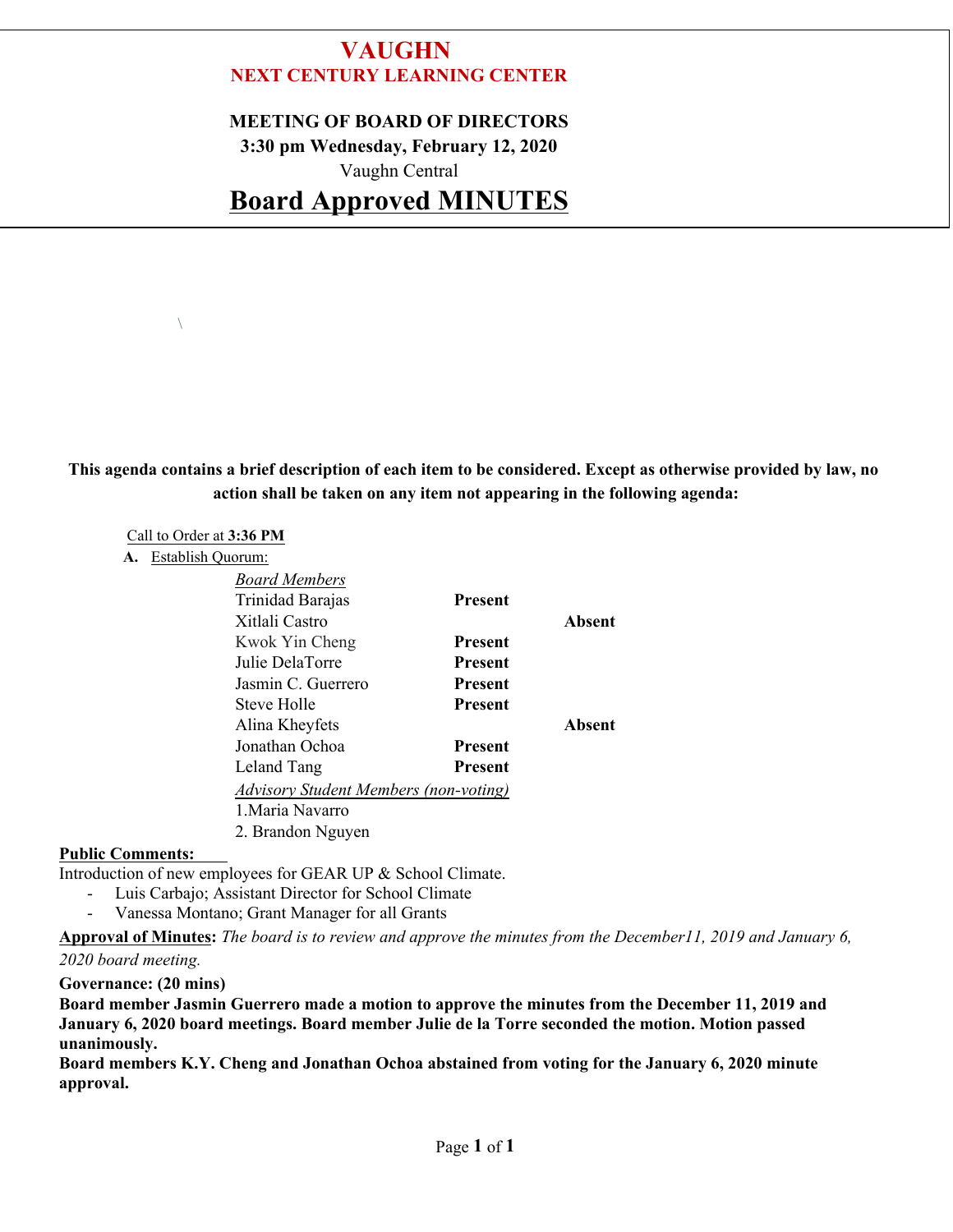| G1             | 2020 Form 700 Filing- All Board members will prepare and complete the Form<br>700<br>The board members filed form 700.                                                                                                                  | Action Item      |
|----------------|-----------------------------------------------------------------------------------------------------------------------------------------------------------------------------------------------------------------------------------------|------------------|
| G <sub>2</sub> | Vaughn's Governing Board: Term of Office - the Board will review current<br>Articles of Incorporation and By-Laws and discuss potential amendments if<br>needed to strengthen inclusiveness while ensuring sustainability of the Board. | Information Item |

# **Business and Operations ( 90 mins)**

| B1             | Fiscal Matter: Investment Re-allocation of Funds- the Board will receive and<br>review the 2nd interim investment report (ending 1/31/2020) prepared by Board<br>Treasurer and Vaughn Consultant. The Board will discuss 2nd interim reporting<br>including investment allocations and make decisions on re-allocation of certain<br>funds within the existing portfolios.                                                                                                                                                                               | <b>Action Item</b>      |
|----------------|----------------------------------------------------------------------------------------------------------------------------------------------------------------------------------------------------------------------------------------------------------------------------------------------------------------------------------------------------------------------------------------------------------------------------------------------------------------------------------------------------------------------------------------------------------|-------------------------|
|                | Board member Jonathan made a motion to authorize the re-allocation of<br>1) 10% of current Vanguard Total Stock Market Index Fund (from 3 portfolios;<br>Endowment, Capital Project, Employee Incentive) to the Vanguard Minimum<br>Volatility Fund effective immediately.<br>2) 100% of current Vanguard Total International Stock Fund (from 3 portfolios;<br>Endowment, Capital Project, Employee Incentive) to the Vanguard Minimum<br>Volatility Fund effective immediately.<br>Board member Jasmin seconded the motion. Motion passed unanimously. |                         |
| B2             | Fiscal Matter: Investment Portfolio-Reinvestment and Profit/Loss Reporting -<br>The Board will discuss and make decisions on strategies of reinvesting interests<br>and dividends as well as reporting profit/lost<br>Board member Trinidad Barajas makes a motion for reinvesting Profit/Loss into<br>the Vanguard Minimum Volatility Fund. Julie de la Torre seconds the motion.<br>Motion passed unanimously.                                                                                                                                         | Action Item             |
| B <sub>3</sub> | Enrollment Projections, 2020-2021- Enrollment projections for the 2020-2021<br>academic school year will be presented in order to be able to decide on budget<br>priorities                                                                                                                                                                                                                                                                                                                                                                              | <b>Information Item</b> |
| <b>B4</b>      | Fiscal Matter: Budget Development (2020-2021) - the Board will receive<br>information from Committees, stakeholders and CEO regarding students' needs<br>and will discuss budget priorities to meet these needs. The Board will direct staff<br>to begin the budget deliberation process and prepare a draft budget for 2020-2021<br>for Board review and adoption in May, 2020.                                                                                                                                                                         | Information Item        |